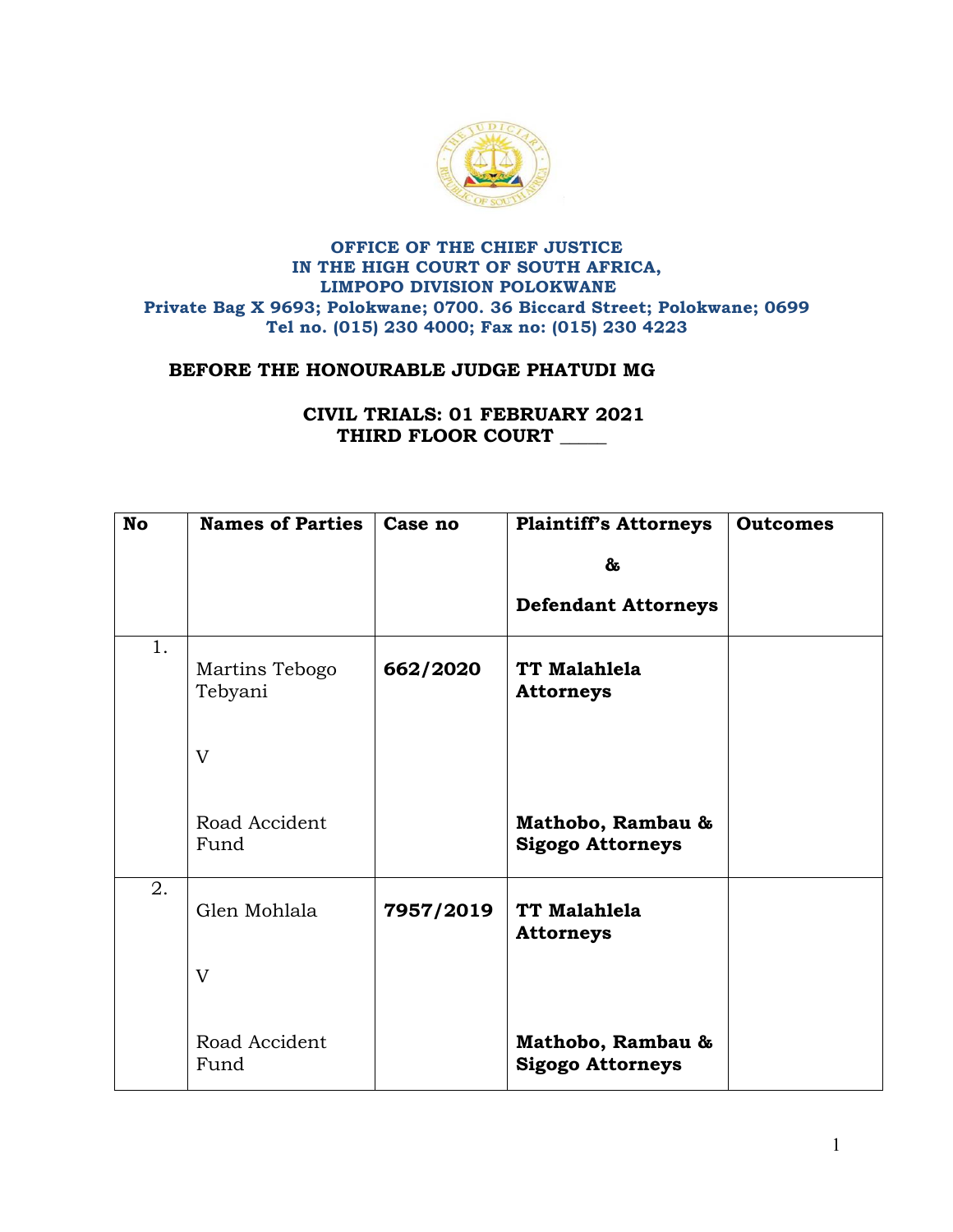| 3. | Mphelegeg Ida<br>Mohubedu      | 8243/2019 | TT Malahlela<br><b>Attorneys</b>             |  |
|----|--------------------------------|-----------|----------------------------------------------|--|
|    | V                              |           |                                              |  |
|    | Road Accident<br>Fund          |           | Mathobo, Rambau &<br><b>Sigogo Attorneys</b> |  |
| 4. | Lawrence Segona<br>Moloto      | 7948/2019 | TT Malahlela<br><b>Attorneys</b>             |  |
|    | V                              |           |                                              |  |
|    | Road Accident<br>Fund          |           | Mathobo, Rambau &<br><b>Sigogo Attorneys</b> |  |
| 5. | Organise Livesten<br>Chabalala | 1470/2018 | TG Hlungwani<br>Incorporated                 |  |
|    | V                              |           |                                              |  |
|    | Road Accident<br>Fund          |           | <b>Noko Maimela</b><br>Incorporated          |  |
| 6. | Tshikani Sithole               | 859/2019  | TG Hlungwani<br>Incorporated                 |  |
|    | V                              |           |                                              |  |
|    | Road Accident<br>Fund          |           | <b>Hannann Moosa</b><br>Incorporated         |  |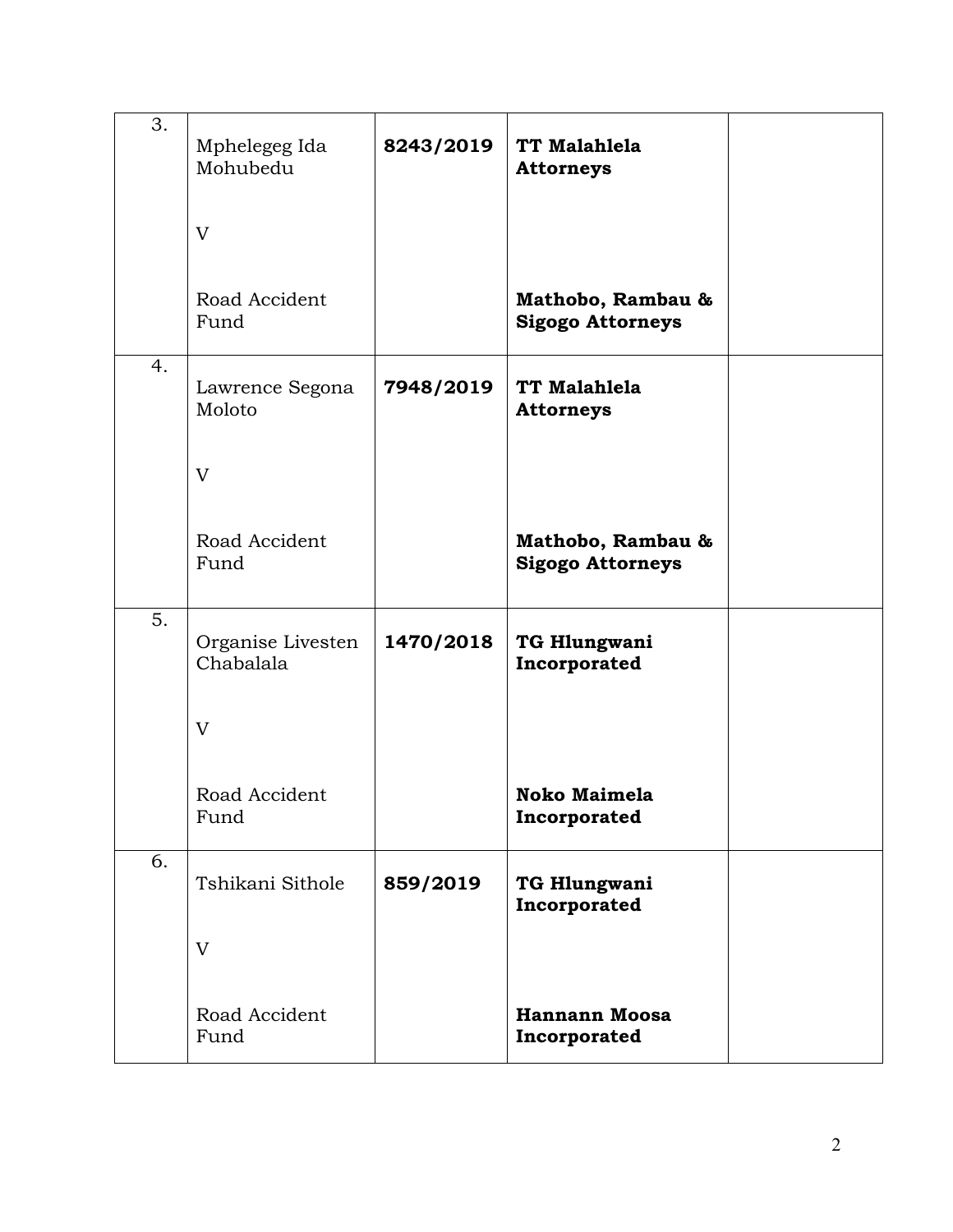| 7.  | Mokoena Masilu<br>Fankie     | 488/2019  | <b>TJ Machete</b><br><b>Attorneys</b>       |  |
|-----|------------------------------|-----------|---------------------------------------------|--|
|     | V                            |           |                                             |  |
|     | Road Accident<br>Fund        |           | Hammann-Moosa<br>Incorporated               |  |
| 8.  | Tana Bothwell                | 2386/2015 | Mafetse Mogashao<br><b>Attorneys</b>        |  |
|     | V                            |           |                                             |  |
|     | Road Accident<br>Fund        |           | <b>Road Accident Fund</b>                   |  |
| 9.  | Motloutsi<br>Maphala Linah   | 7615/2017 | <b>Mafetse Mohashao</b><br><b>Attorneys</b> |  |
|     | V                            |           |                                             |  |
|     | Road Accident<br>Fund        |           | <b>Road Accident Fund</b>                   |  |
| 10. | Matlebjane<br>Kgaugelo Maria | 4810/2018 | <b>Mafetse Mohashao</b><br><b>Attorneys</b> |  |
|     | V                            |           |                                             |  |
|     | Road Accident<br>Fund        |           | <b>Road Accident Fund</b>                   |  |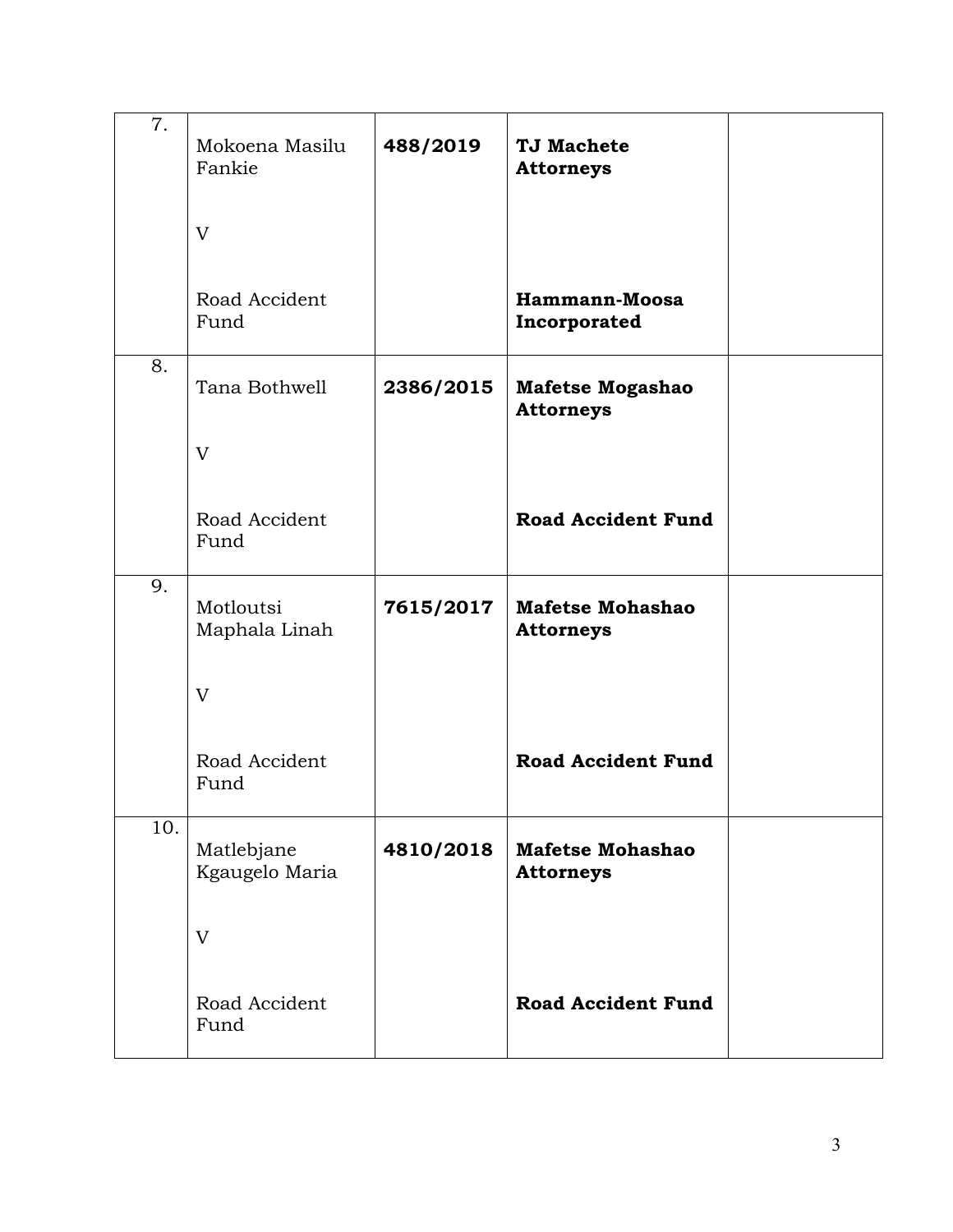| 11. | Maja Dipolelo<br>Charles                   | 6311/2019 | <b>Mafetse Mogashao</b><br><b>Attorneys</b>    |  |
|-----|--------------------------------------------|-----------|------------------------------------------------|--|
|     | V                                          |           |                                                |  |
|     | Road Accident<br>Fund                      |           | <b>Road Accident Fund</b>                      |  |
| 12. | Mapheto Mapula<br>Elizabeth                | 1432/2018 | <b>Mafetse Mogashao</b><br><b>Attorneys</b>    |  |
|     | V                                          |           |                                                |  |
|     | Road Accident<br>Fund                      |           | <b>Road Accident Fund</b>                      |  |
| 13. | Thomas Thabo<br>Mmamatshenya &<br>2 Others | 4063/2019 | <b>Makhafola &amp; Verster</b><br>Incorporated |  |
|     | V                                          |           |                                                |  |
|     | Minister of Police<br>& 1 Other            |           | <b>State Attorney</b><br>Polokwane             |  |
| 14. | Modiadie Andries<br>Bjalane                | 398/2016  | <b>Mphela &amp; Associates</b>                 |  |
|     | V                                          |           |                                                |  |
|     | Road Accident<br>Fund                      |           | <b>Road Accident Fund</b>                      |  |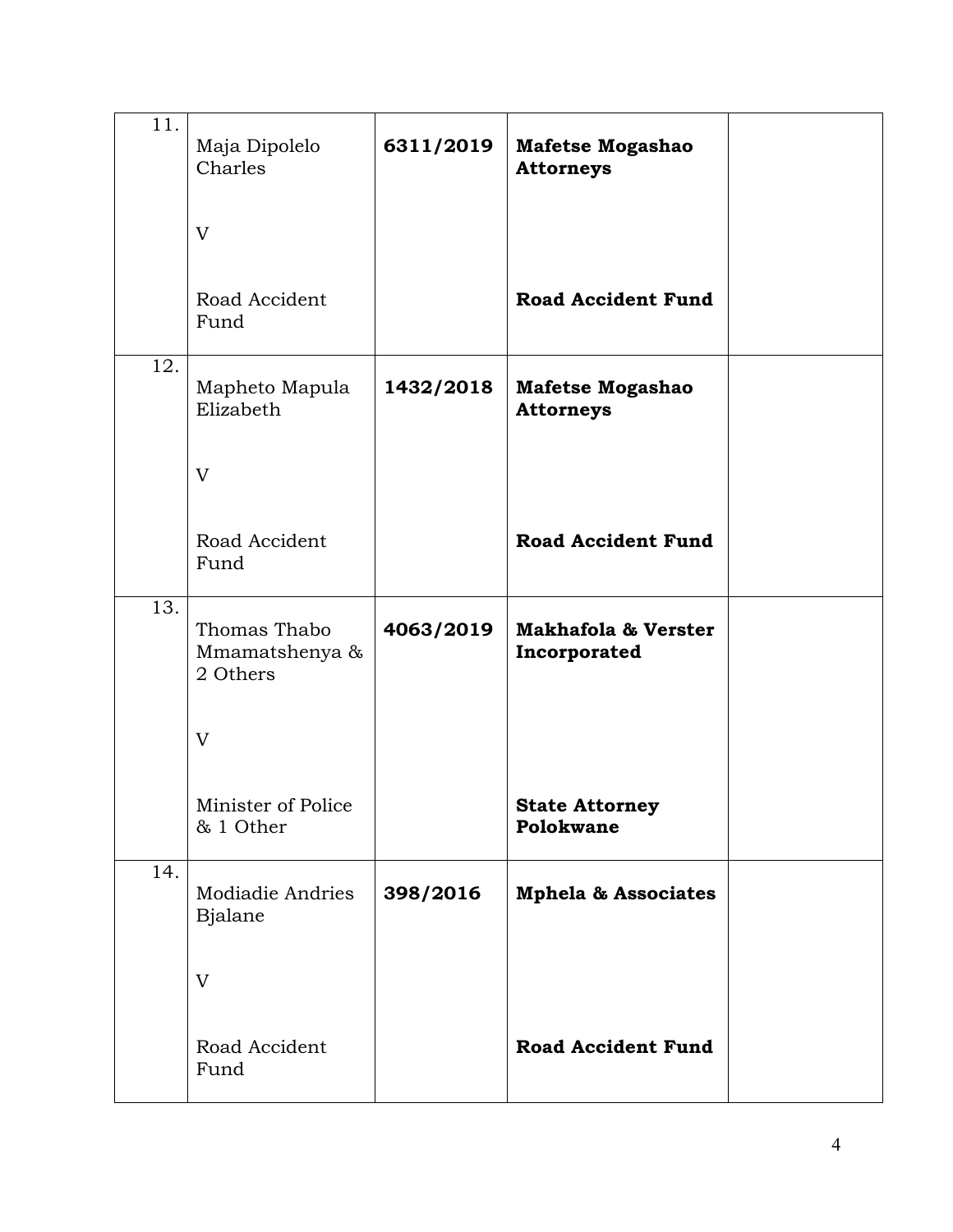| 15. | Zulu Fikile<br>Surprise                        | 1752/2017 | <b>Mphela &amp; Associates</b>              |  |
|-----|------------------------------------------------|-----------|---------------------------------------------|--|
|     | V                                              |           |                                             |  |
|     | Road Accident<br>Fund                          |           | <b>Road Accident Fund</b>                   |  |
| 16. | Mahlako Lucas<br>Dipolelo                      | 5859/2016 | <b>Mphela &amp; Associates</b>              |  |
|     | V                                              |           |                                             |  |
|     | Road Accident<br>Fund                          |           | <b>Road Accident Fund</b>                   |  |
| 17. | Makwela Raesebe<br>Jane obo Mokgadi<br>Makwela | 398/2018  | <b>Mafetse Mogashoa</b><br><b>Attorneys</b> |  |
|     | V                                              |           |                                             |  |
|     | Road Accident<br>Fund                          |           | <b>Road Accident Fund</b>                   |  |
| 18. | Masimula<br>Sbongile Beauty                    | 7426/2019 | <b>Mohlala GN</b><br><b>Attorneys</b>       |  |
|     | V                                              |           |                                             |  |
|     | Road Accident<br>Fund                          |           | <b>Road Accident Fund</b>                   |  |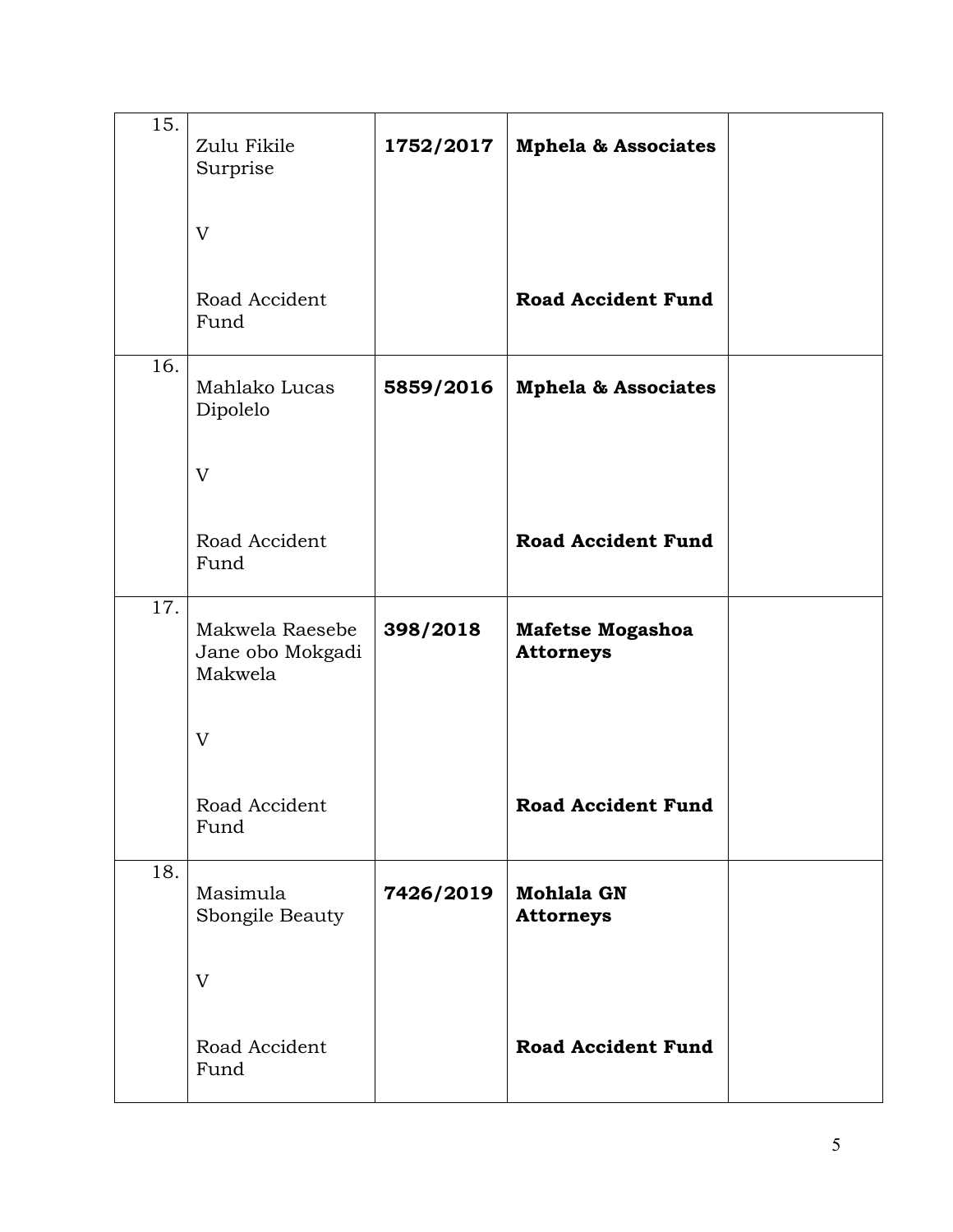| 19. | Magaela<br>Magakantsha<br>Evans                             | 791/2020  | <b>Mohlala GN</b><br><b>Attorneys</b>   |  |
|-----|-------------------------------------------------------------|-----------|-----------------------------------------|--|
|     | V                                                           |           |                                         |  |
|     | Road Accident<br>Fund                                       |           | Hammann-Moosa<br>Incorporated           |  |
| 20. | Sheilla Merriam<br>Komape obo<br>Tebatso Ditshego<br>Komape | 7474/2018 | TT Malahlela<br><b>Attorneys</b>        |  |
|     | V                                                           |           |                                         |  |
|     | Road Accident<br>Fund                                       |           | <b>Rachoene Attorneys</b><br><b>INC</b> |  |
| 21. | Makofane Lourine<br>obo Makofane<br>Bontle Tshiamo          | 2790/2018 | <b>Moloko Phoko</b><br><b>Attorneys</b> |  |
|     | V                                                           |           |                                         |  |
|     | Road Accident<br>Fund                                       |           | <b>Road Accident Fund</b>               |  |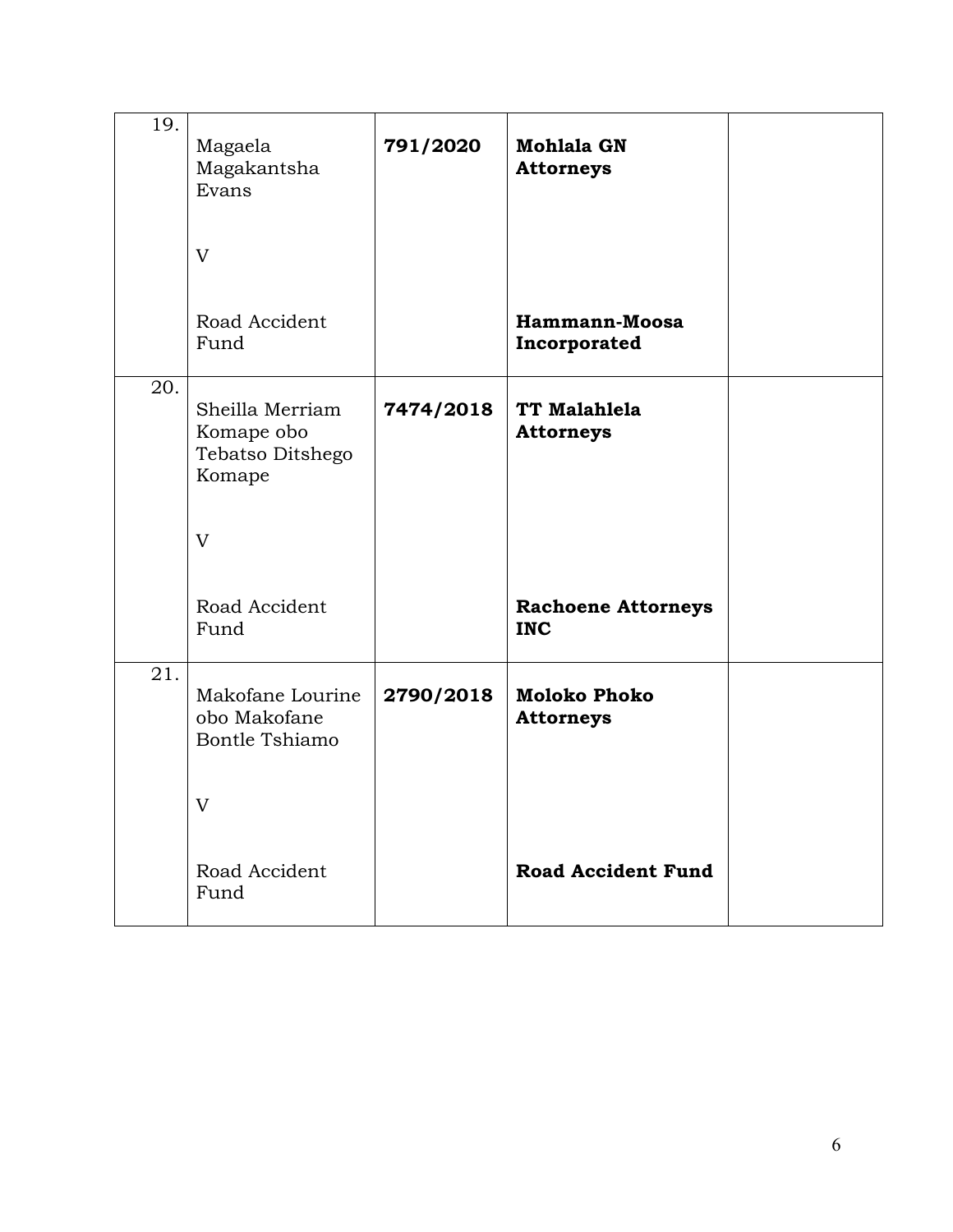| 22. | Mapampole<br>William<br>Madididmale | 7104/2017 | <b>Moloko Phoko</b><br><b>Attorneys</b>  |  |
|-----|-------------------------------------|-----------|------------------------------------------|--|
|     | V                                   |           |                                          |  |
|     | Road Accident<br>Fund               |           | <b>Road Accident Fund</b>                |  |
| 23. | Joyce Blantina<br>Mahlokoane NO     | 4878/2017 | <b>Moloko Phoko</b><br><b>Attorneys</b>  |  |
|     | V                                   |           |                                          |  |
|     | Road Accident<br>Fund               |           | <b>Road Accident Fund</b>                |  |
| 24. | Matsobane<br>Geelbooi Monare        | 8331/2019 | <b>Moroba Sekele</b><br><b>Attorneys</b> |  |
|     | V                                   |           |                                          |  |
|     | Road Accident<br>Fund               |           | <b>Rachoene INC</b><br><b>Attorneys</b>  |  |
| 25. | Selowa Matome<br>Jeffrey            | 1162/2019 | Moroba Sekele<br><b>Attorneys</b>        |  |
|     | V                                   |           |                                          |  |
|     | Road Accident<br>Fund               |           | <b>Road Accident Fund</b>                |  |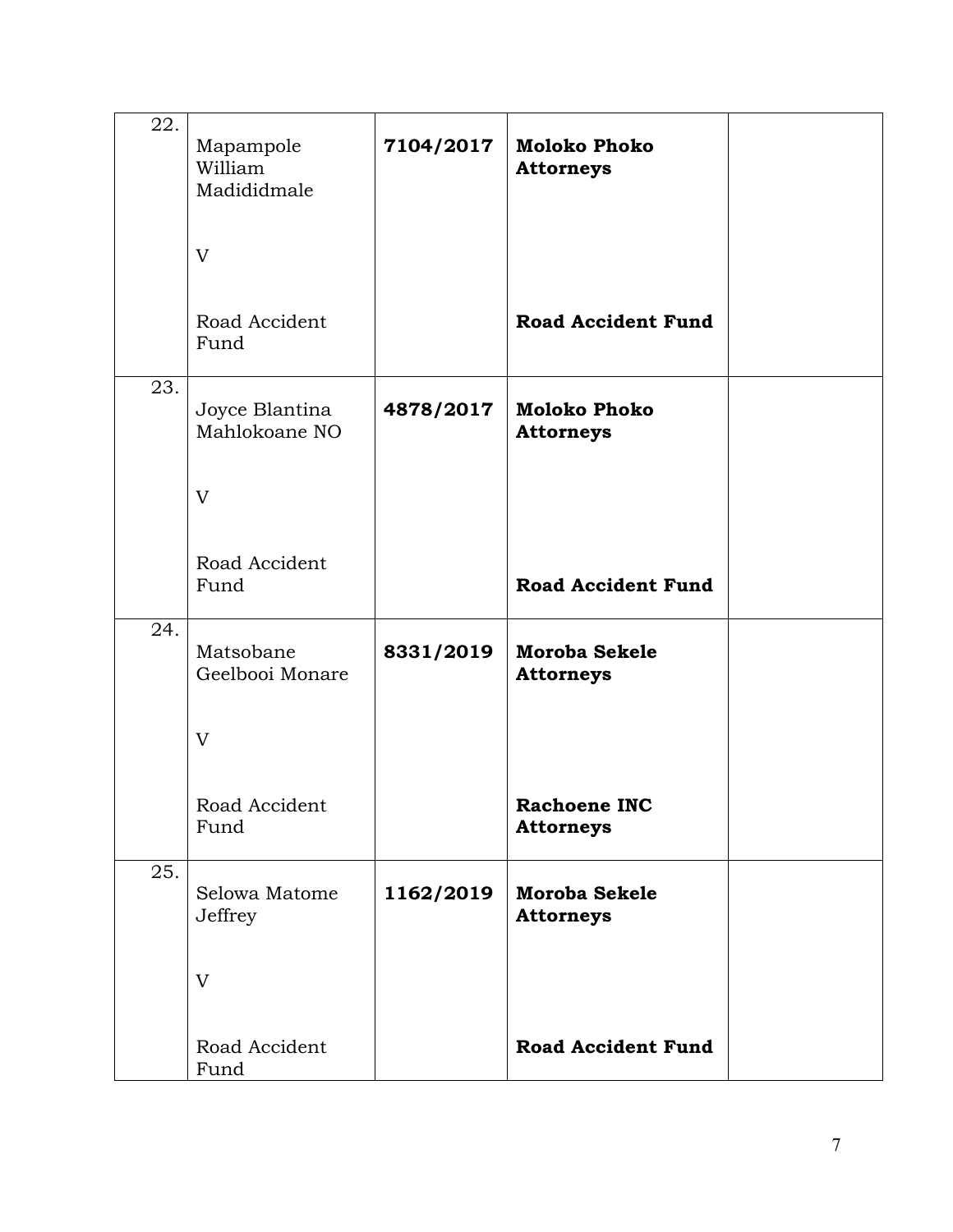| 26. | Tebogo Constance<br>Masimini             | 2696/2019 | <b>Moroba Sekele</b><br><b>Attorneys</b> |  |
|-----|------------------------------------------|-----------|------------------------------------------|--|
|     | V                                        |           |                                          |  |
|     | Road Accident<br>Fund                    |           | <b>Road Accident Fund</b>                |  |
| 27. | Ngobeni Mmetja<br>Christina obo<br>Minor | 7972/2017 | <b>Moroba Sekele</b><br><b>Attorneys</b> |  |
|     | V                                        |           |                                          |  |
|     | Road Accident<br>Fund                    |           | <b>Road Accident Fund</b>                |  |
| 28. | Malobela Bheki<br>Warren                 | 1675/2018 | <b>T.J Machete</b><br><b>Attorneys</b>   |  |
|     | V                                        |           |                                          |  |
|     | Road Accident<br>Fund                    |           | Mathobo, Ramabau<br>& Sigogo Attorneys   |  |
| 29. | Sekgota Phaswane<br>Jonas                | 1335/2018 | <b>T.J Machete</b><br><b>Attorneys</b>   |  |
|     | V                                        |           |                                          |  |
|     | Road Accident<br>Fund                    |           | <b>Pule Incorporated</b>                 |  |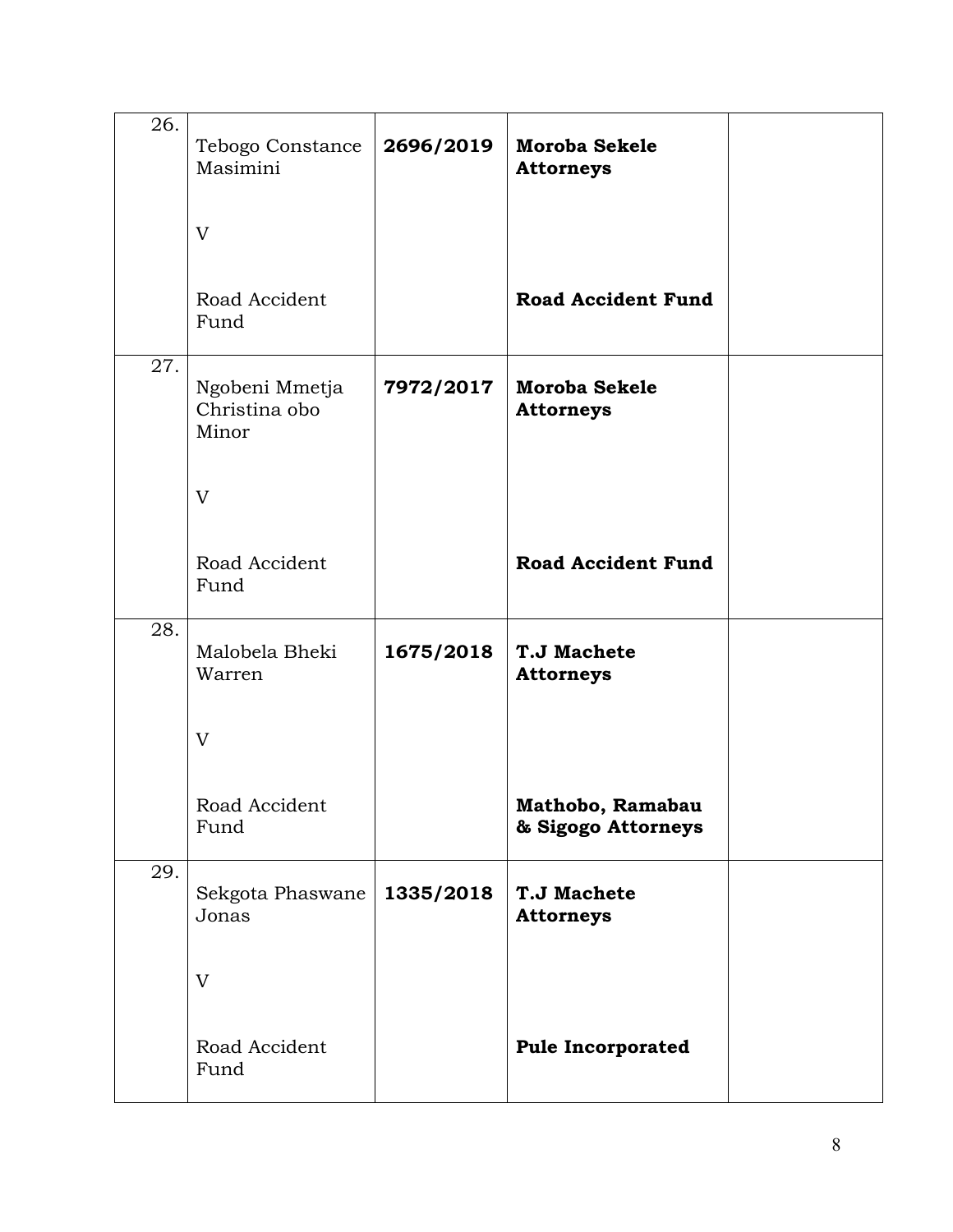| 30. | Nomthandazo<br>Maria Mnguni obo<br>Minor | 7348/2019 | <b>Mamabolo Attorneys</b>                    |  |
|-----|------------------------------------------|-----------|----------------------------------------------|--|
|     | V                                        |           |                                              |  |
|     | Road Accident<br>Fund                    |           | <b>Pule Incorporated</b>                     |  |
| 31. | Retshepile Tinyiko<br>Makofane           | 7345/2019 | <b>Mamabolo Attorneys</b>                    |  |
|     | V                                        |           |                                              |  |
|     | Road Accident<br>Fund                    |           | <b>Pule Incorporated</b>                     |  |
| 32. | Aubrey Mabhena                           | 4348/2018 | P.E Mashola &<br>CO.INC                      |  |
|     | V                                        |           |                                              |  |
|     | Road Accident<br>Fund                    |           | <b>Pule Incorporated</b>                     |  |
| 33. | Molomo Kolobe<br>Ignatius                | 3766/2019 | P.E Mashola &<br>CO.INC                      |  |
|     | V                                        |           |                                              |  |
|     | Road Accident<br>Fund                    |           | Mathobo, Rambau &<br><b>Sigogo Attorneys</b> |  |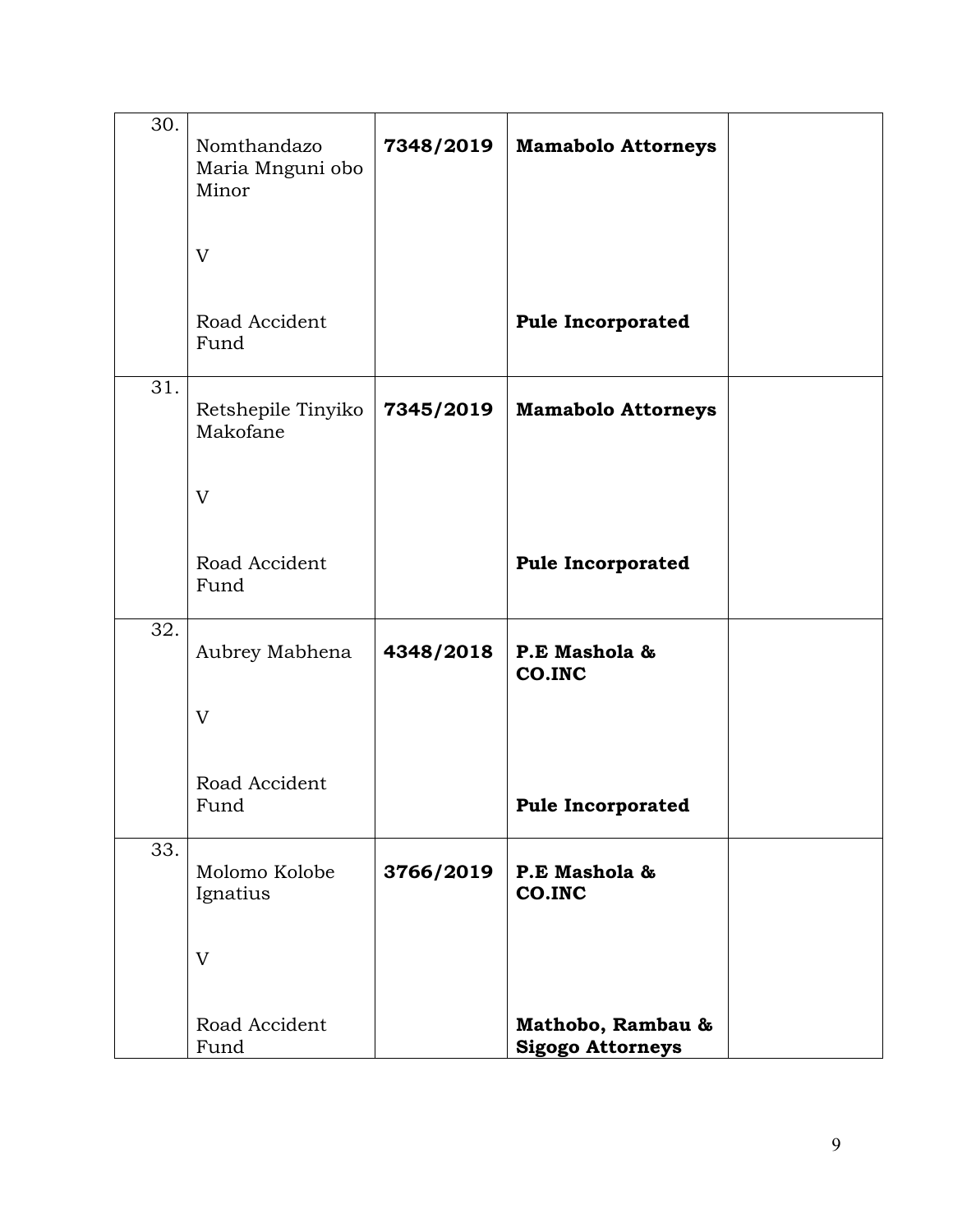| 34. | Moichela Ernest<br>Maphutha                 | 2668/2019 | P.E Mashola &<br>CO.INC                      |  |
|-----|---------------------------------------------|-----------|----------------------------------------------|--|
|     | V                                           |           |                                              |  |
|     | Road Accident<br>Fund                       |           | Mathobo, Rambau &<br><b>Sigogo Attorneys</b> |  |
| 35. | Anitjie Maria<br>Baloyi                     | 4610/2016 | P.E Mashola &<br>CO.INC                      |  |
|     | V                                           |           |                                              |  |
|     | Road Accident<br>Fund                       |           | <b>Rachoene INC</b><br><b>Attorneys</b>      |  |
| 36. | Madimetja<br>Michael Mothoa                 | 1445/2014 | PMK Tladi &<br><b>Associates</b>             |  |
|     | V                                           |           |                                              |  |
|     | Road Accident<br>Fund                       |           | Hammann-Moosa<br>Incorporated                |  |
| 37. | Mmapril Elizabeth<br>Nkadimeng obo<br>Minor | 905/2015  | Tinyiko Baloyi<br><b>Attorneys</b>           |  |
|     | V                                           |           |                                              |  |
|     | Road Accident<br>Fund                       |           | <b>Pule Incorporated</b>                     |  |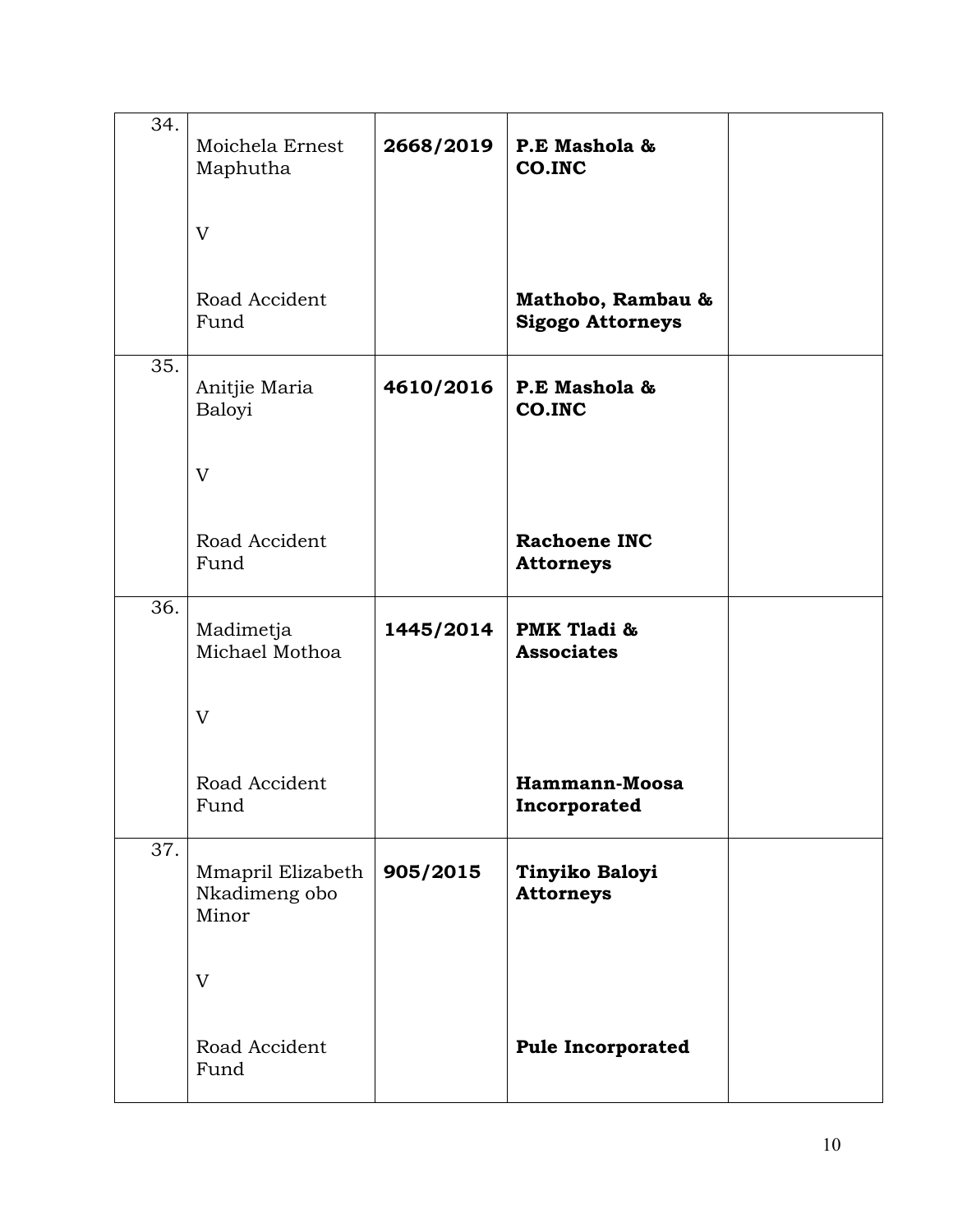| 38. | Makatu Ramokolo<br>David                                      | 1084/2019 | <b>MS Moloto INC</b>                    |  |
|-----|---------------------------------------------------------------|-----------|-----------------------------------------|--|
|     | V                                                             |           |                                         |  |
|     | Road Accident<br>Fund                                         |           | <b>Road Accident Fund</b>               |  |
| 39. | Nchabeleng Ntladi<br>Brian Tebogo                             | 274/2015  | PMK Tladi &<br><b>Associates</b>        |  |
|     | V                                                             |           |                                         |  |
|     | Road Accident<br>Fund                                         |           | Hammann-Moosa<br>Incorporated           |  |
| 40. | Mogashoa Madira<br>Sarah obo Minor                            | 2269/2016 | PMK Tladi &<br><b>Associates</b>        |  |
|     | V                                                             |           |                                         |  |
|     | Road Accident<br>Fund                                         |           | <b>Rachoene INC</b><br><b>Attorneys</b> |  |
| 41. | Phumudzo<br>Musandiwa                                         | 2303/2017 | Kern & Dekker<br>Incorporated           |  |
|     | V                                                             |           |                                         |  |
|     | MEC for Health &<br>Social<br>Development<br>Limpopo Province |           | <b>State Attorneys</b><br>Polokwane     |  |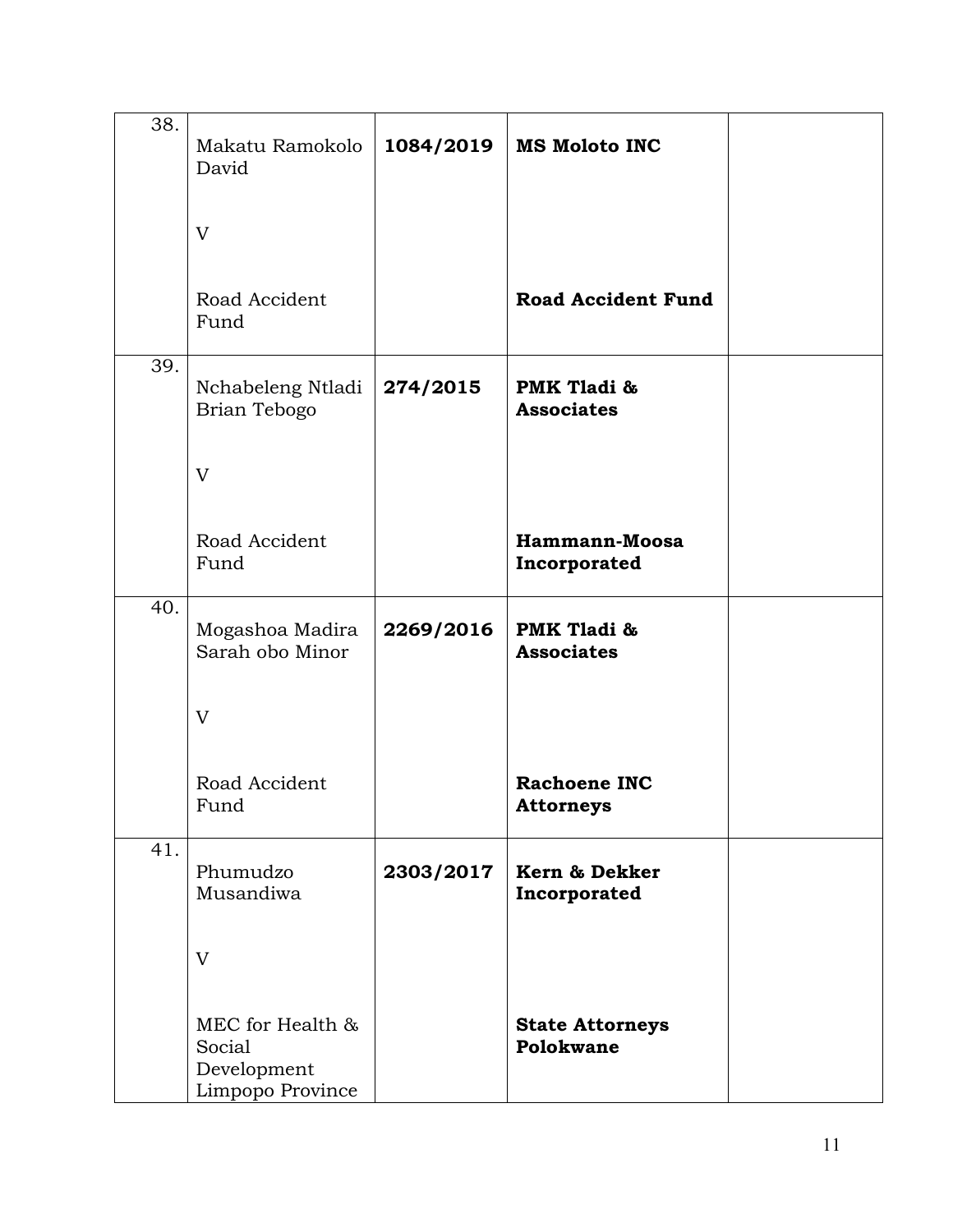| 42. | Louisa Ngobeni                | 3976/2018 | <b>H.S Makhubela</b><br><b>Attorneys</b> |  |
|-----|-------------------------------|-----------|------------------------------------------|--|
|     | $\rm V$                       |           |                                          |  |
|     | Road Accident<br>Fund         |           | <b>Road Accident Fund</b>                |  |
| 43. | Jessica Mathebula   7199/2018 |           | <b>H.S Makhubela</b><br><b>Attorneys</b> |  |
|     | $\mathbf{V}$                  |           |                                          |  |
|     | Road Accident<br>Fund         |           | <b>Road Accident Fund</b>                |  |
| 44. | Mokoena Dion<br>Tlaishego     | 2430/2016 | <b>H.S Makhubela</b><br><b>Attorneys</b> |  |
|     | $\rm V$                       |           |                                          |  |
|     | Road Accident<br>Fund         |           | <b>Road Accident Fund</b>                |  |
| 45. | Tshigofatso Moses<br>Masete   | 234/2017  | <b>H.S Makhubela</b><br><b>Attorneys</b> |  |
|     | V                             |           |                                          |  |
|     | Road Accident<br>Fund         |           | <b>Road Accident Fund</b>                |  |